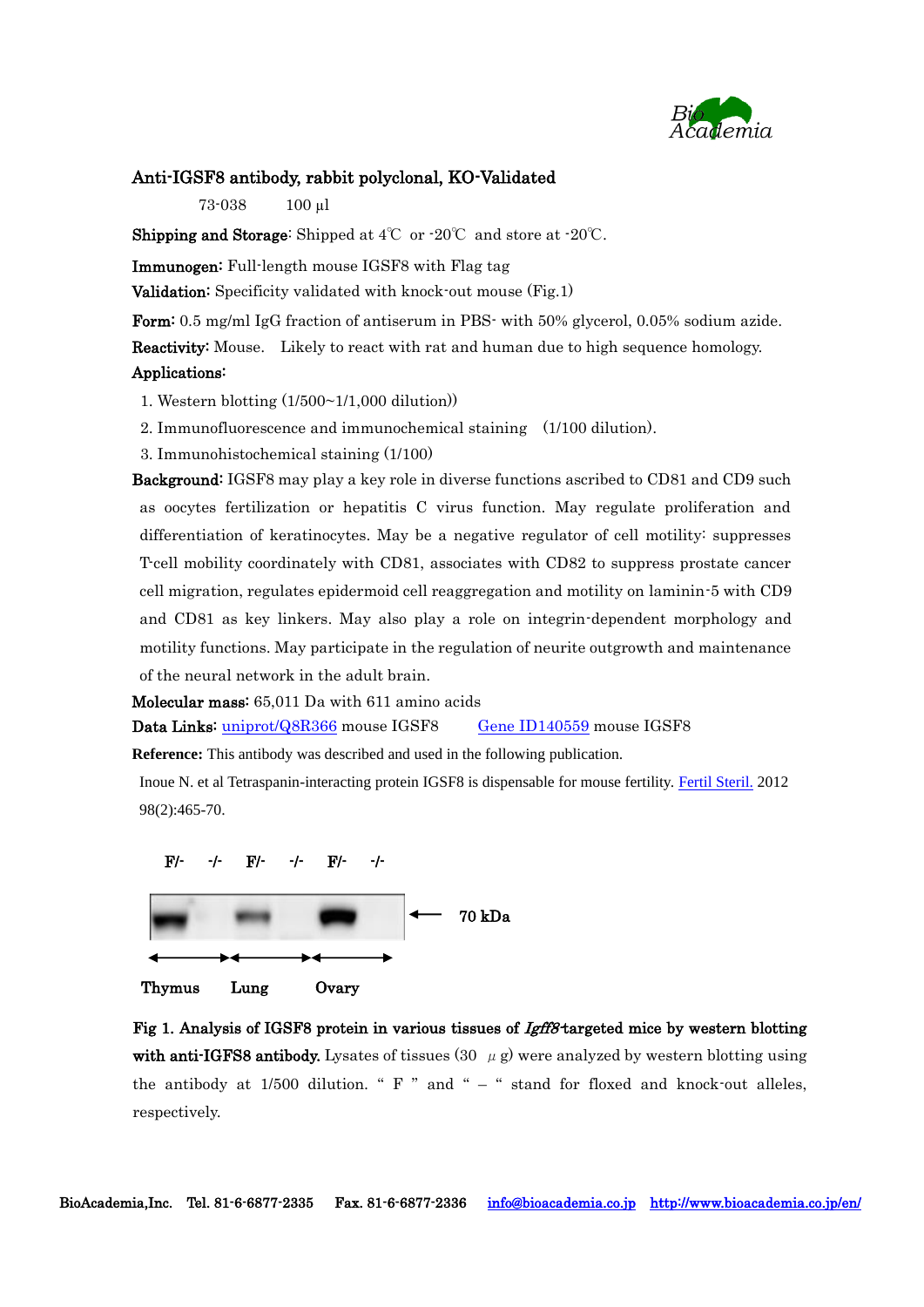



Fig.2 Detection of endogenous level of IGSF8 in crude extract of NIH3T3 cells by using anti-IGSF1 antibody.

Protiens in 40 µg of the cell extract were separated by 12.5% SDSD-PAGE and electro-blotted at 15v, over night (wet system).

Blocking , 1hr, room temp.

1st antibody 1/1000 dilution

2nd, Goat polyclonal secondary antibody to rabbit IgG-H&L (HRP), ab97051

Positions marker proteins are shown in kDa on the left



Fig.3. Immunofluorescence staining of IGSF8 protein in eggs of wild-type mouse and Igsf8 knock-out mouse with anti-IGSF8 antibody.

Zona-free eggs were fixed in PBS containing 0.5% (v/v) polyvinylpyrrolidone and 4% (v/v) paraformaldehyde. The anti-IGSF8 antibody was used at 1/100 dilution and as the second antibody, Alexa-Fuor 546 labeled anti-rabbit IgG was used (red). Then the DNA was stained with Hoechst 33342 (blue). "DIC" is picture of Differential Interferernce Contrast microscopy.